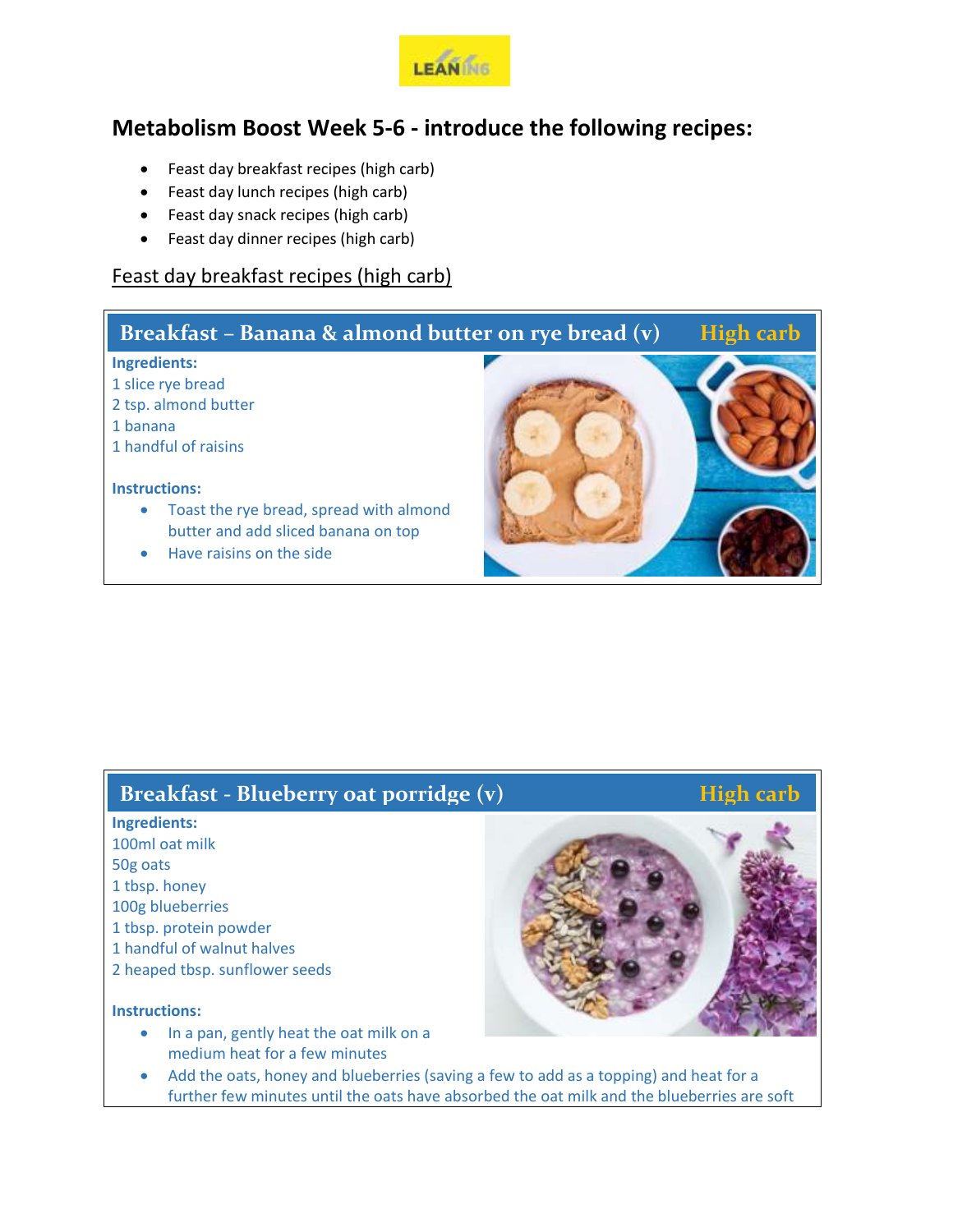

- Take the porridge off the heat and stir in the protein powder
- Serve in a bowl and add the walnut halves, sunflower seeds and remaining blueberries on top

# **Breakfast - Raspberry chia pudding (v) High carb**

### **Ingredients:**

100g raspberries 300ml rice milk (sugar free) 4 prunes 1 tbsp. protein powder

2 tbsp. chia seeds

- \*This recipe is to be prepared the night before\*
- Blend half the raspberries (saving the best ones for the topping), rice milk and prunes
- Stir the proteinpowder and chia seeds into the mixed ingredients
- Pour the mix into a container such as a tupperware or jar and cover with a lid (or Clingfilm if using a bowl)
- Leave to soak overnight, allowing for the chia seeds to expand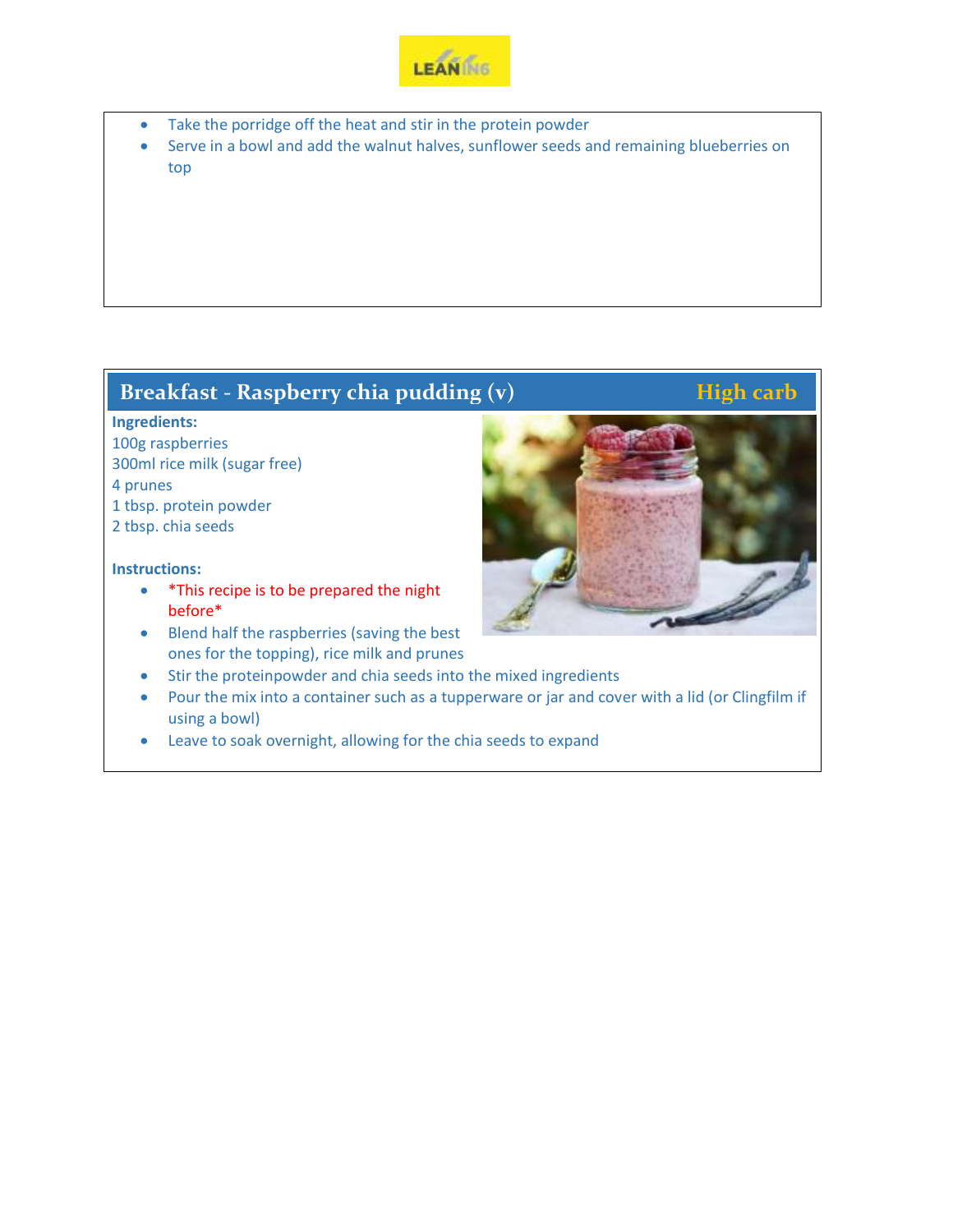

## **Breakfast - Chocolate porridge (v) High carb High carb**

### **Ingredients:**

300ml oat milk 3 tbsp. oats 2 tbsp. chia seeds 100g apple puree (ready bought is ok) 1 tbsp. cocoa 1 tbsp. protein power 1 tbsp. hazelnut butter 4 dates chopped ½ apple chopped 1 handful blueberries



## **Instructions:**

1 handful walnut halves

- In a pan, gently heat up the oat milk, oats and chia seeds, stirring regularly for 5 minutes on a low heat
- Add the apple puree, cocoa, protein powder, hazelnut butter and dates and continue to stir in the pan on a low heat until warm
- Serve the chocolate porridge with chopped apple, blueberries and walnuts
- *Tip - this breakfast can also be prepared the night before, or even simply soaked overnight in the fridge in an air tight container*

## **Breakfast - Eggs and smoked salmon on rye bread High carb**

## **Ingredients:**

2 eggs 50ml milk / oat milk 1 tsp. butter 2 slices rye bread 3 slices of smoked salmon 1 spring onion chopped fresh parsley

- Using a fork, whisk the eggs with the milk
- Fry the eggs on a medium heat in the butter until cooked to your preferred consistency
- Toast the rye bread
- Serve the scrambled eggs over the toast with the smoked salmon and finely chopped spring onion and parsley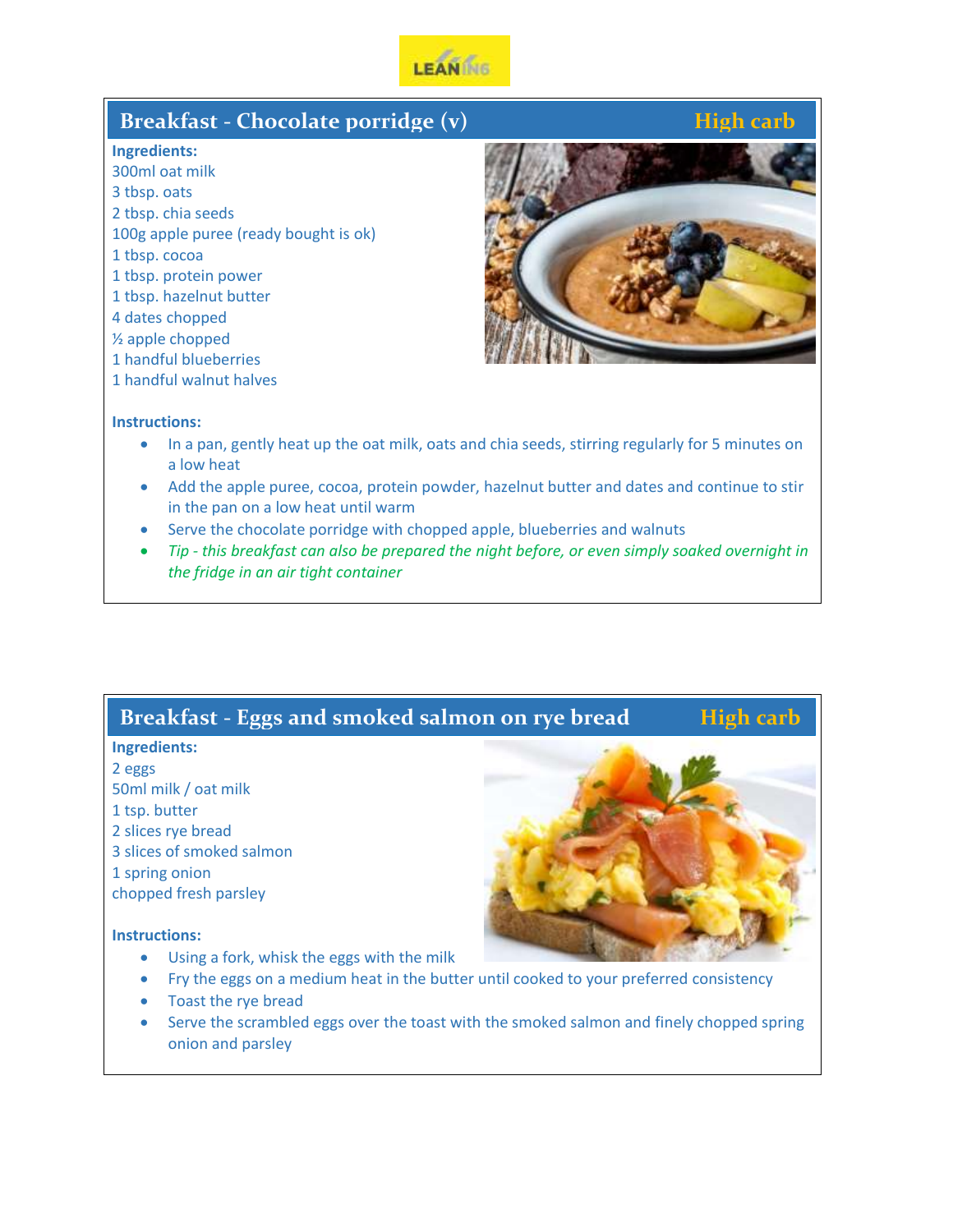

## **Breakfast - Raspberry & almond pancakes (v) High carb**

#### **Ingredients:**

2 eggs 200g raspberries 80g oats

- 1 tbsp. protein powder
- 1 tsp. coconut oil
- 1 tbsp. maple syrup
- 1 tbsp. flaked almonds

### **Instructions:**



- Blend the eggs, 100g of raspberries, oats and protein powder in a food processor for a thick yet runny consistency
- Heat the coconut oil in a frying pan on a medium heat
- Split the pancake mixture into 6 equal parts and pour onto the pan to make 6 small pancakes
- Fry the pancakes on a medium heat for approx. 3-5 minutes until they are holding together, and then turn them over gently to cook the other side for a further 3 minutes
- While the pancakes are cooking, add the remaining 100g raspberries and a dash of water to a small pan, and cook on a low heat, stirring occasionally for a stewed berry mix. Add the maple syrup when cooked
- Serve the pancakes with the stewed raspberries in between each layer, and the almond flakes on the top

## **Breakfast - Berry & banana smoothie** (v) **High carb**

## **Ingredients:**

300ml rice / oat milk 100g mixed berries 1 banana

1 tbsp. protein powder

4 dates

- Blend all ingredients and serve
- *Tip - for a cold and refreshing smoothie, try using frozen banana or frozen berries*

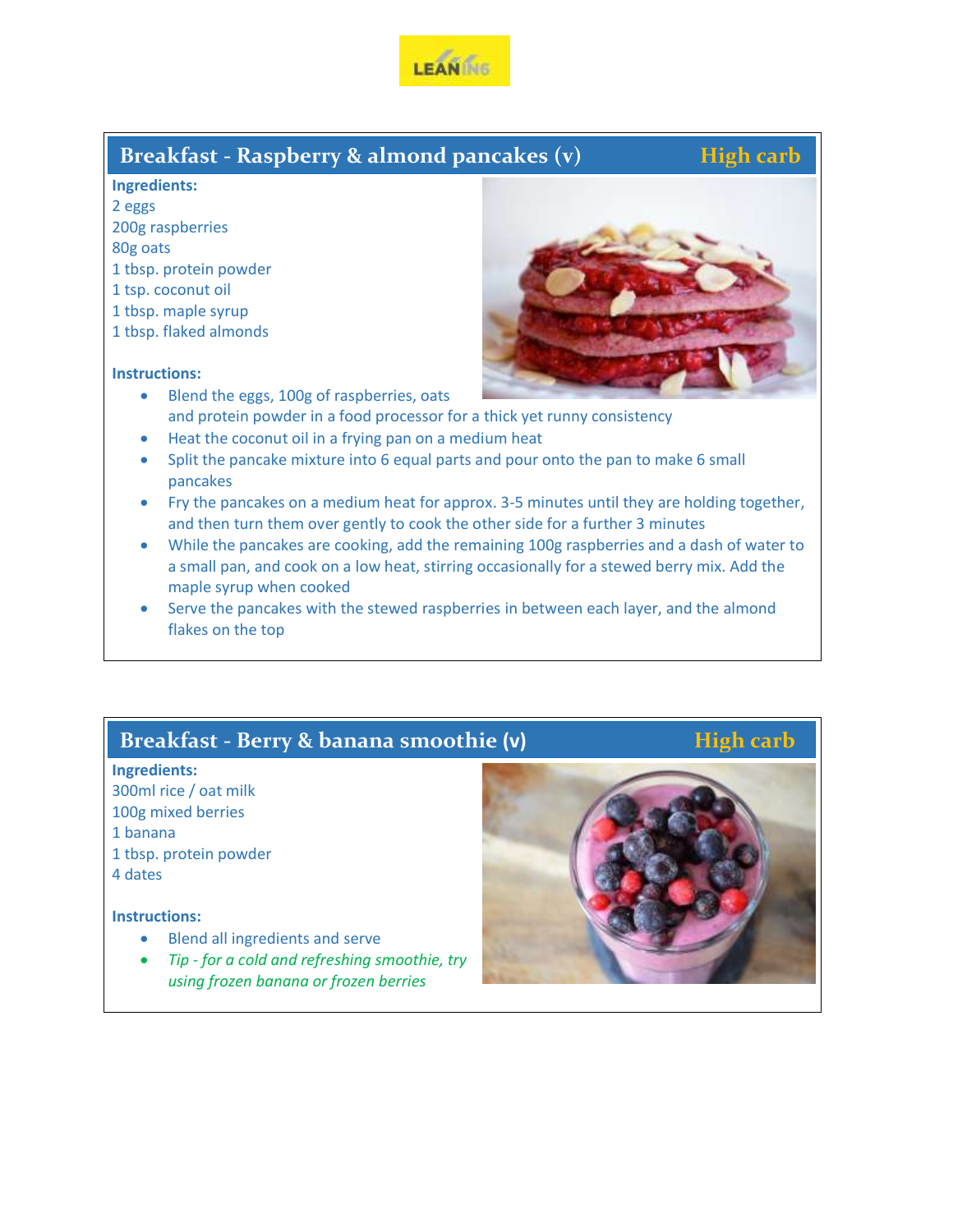

# **Breakfast - Apple chia porridge (v)** *High carb*

## **Ingredients:**

1 apple, grated 1 tbsp. protein powder 2 tbsp. chia seeds 3 tbsp. oats 1 tbsp. almond butter pinch of cinnamon 300 ml oat milk



## **Instructions:**

- \*This recipe is to be prepared the night before\*
- Grate the apple, or finely chop
- Mix the grated apple with the protein powder until most of the mix is absorbed
- Add in the chia seeds, oats, almond butter and cinnamon and stir
- Pour the oat milk over the mix and stir again until thoroughly mixed through
- Cover the bowl with a plate or cling film and leave in the fridge over night
- *Tip -* Can be eaten cold or warmed gently in microwave (note: do not over heat, as the fats in nuts and seeds are healthier when served cold or warm, not hot)

# **Breakfast - Poached eggs & avocado on rye bread (v) High carb**

## **Ingredients:**

- 2 eggs
- 2 slices rye bread

### 1 avocado

- 1 handful of rocket leaves
- 1 tbsp. pumpkin seeds
- 1 tbsp. sunflower seeds

#### **Instructions:**

 How to make poached eggs - In a pan, boil water and then allow to simmer on a low



- temperature (without bubbles). Use a spoon to stir the water in a circular motion, and crack open the eggs into the middle. Allow to cook for 2 minutes
- In the meantime, toast the rye bread
- Add the sliced avocado on top on the toast and serve with the rocket, poached eggs and seeds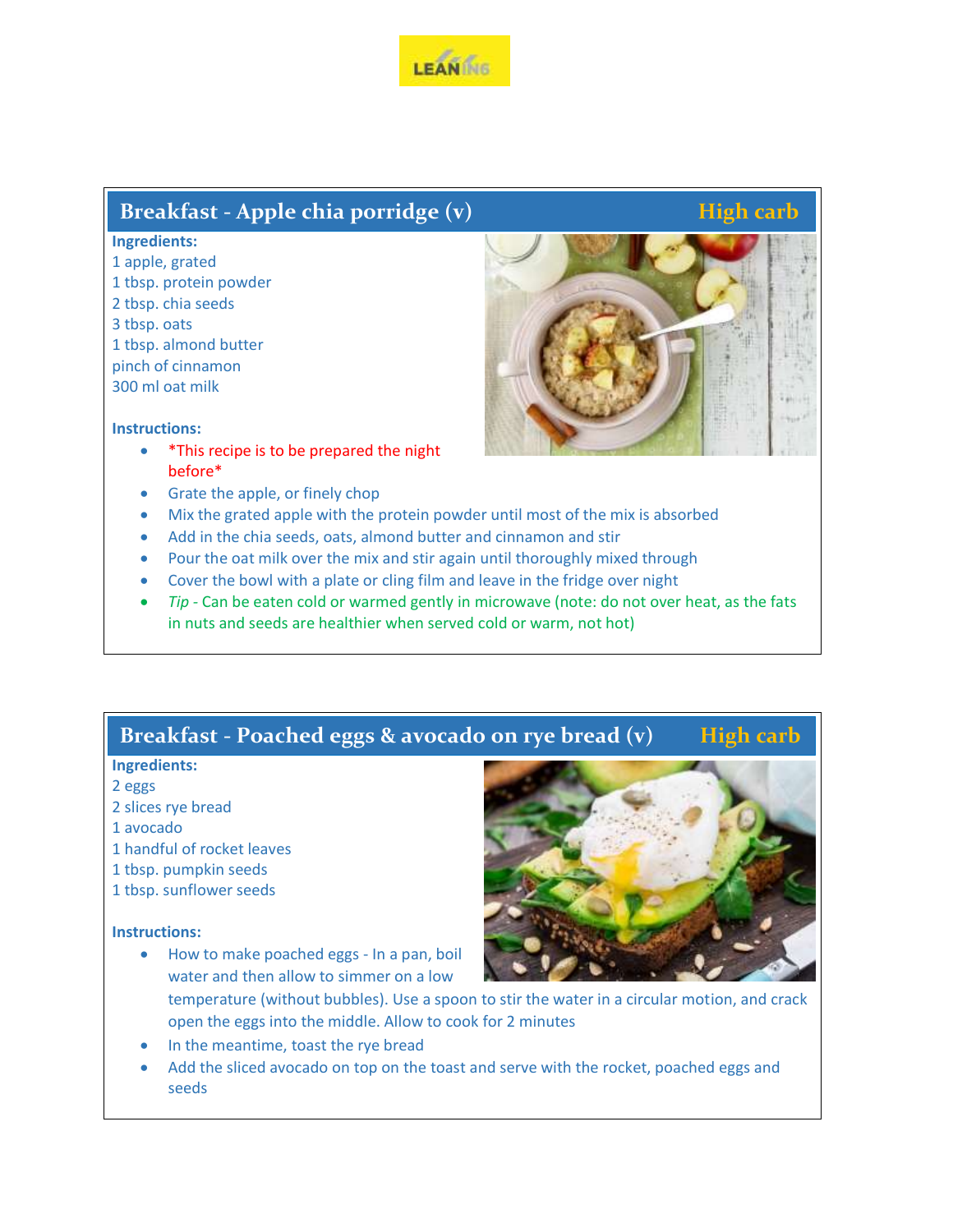

# **Breakfast - Raspberry & flaxseed porridge (v) <b>High carb**

**Ingredients:** 150g raspberries (fresh or from frozen) 200ml oat milk 50g oats 1 tbsp. ground flaxseeds 1 tbsp. protein powder

## **Instructions:**

- In a pan with a dash of water, stew the berries on a low heat until soft
- Add the oat milk and oats and continue to cook on a low heat for a few minutes



Take off the heat and stir in the ground flaxseeds and protein powder and serve

# **Breakfast - Banana smoothie (v) High carb**

## **Smoothie ingredients:** 1 tbsp. protein powder 1 tbsp. almond Butter 2 tbsp. shredded coconut 300 ml oat milk

## 1 frozen banana

## **Instructions:**

• Place all ingredients in a blender and blend until smooth

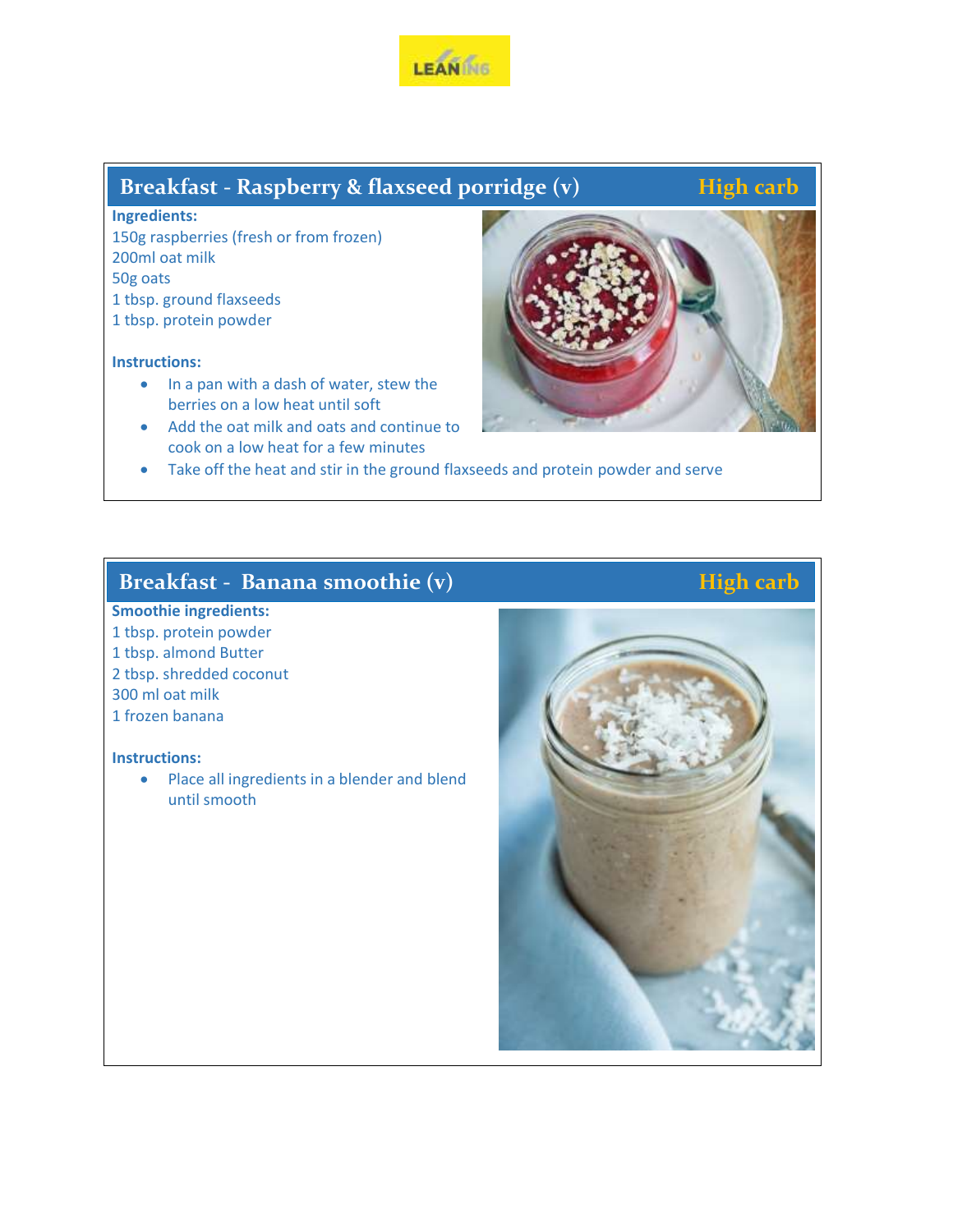

## Feast day lunch recipes (high carb)

## **Lunch – Mixed bean salad (v)** *High carb High carb*

 **Wednesday**

#### **Ingredients:**

2 tsp. olive oil 1 tbsp. lemon juice salt and pepper to taste 1 tin mixed beans in water, drained and rinsed ½ yellow pepper ½ red onion, finely chopped 1 celery stalk, finely chopped 1 tbsp. chopped parsley



### **Instructions:**

- Mix the olive oil, lemon juice, salt and pepper to make a dressing
- Mix the beans, vegetables and herbs with the dressing and serve

## **Lunch – Cottage cheese on toast & salad (v) High carb**

### **Ingredients:**

- 2 slices wholemeal bread
- 4 tbsp. cottage cheese
- 1 handful of chopped chives
- salt and pepper
- mixed green salad leaves
- 2 pickled beetroots
- 1 tbsp. olive oil
- 1 tbsp. balsamic vinegar

- Toast the wholemeal bread
- Mix the cottage cheese with the chives and salt and pepper to taste
- Serve the cottage cheese on top of the toast
- Serve with a green side salad with sliced beetroot, olive oil and balsamic dressing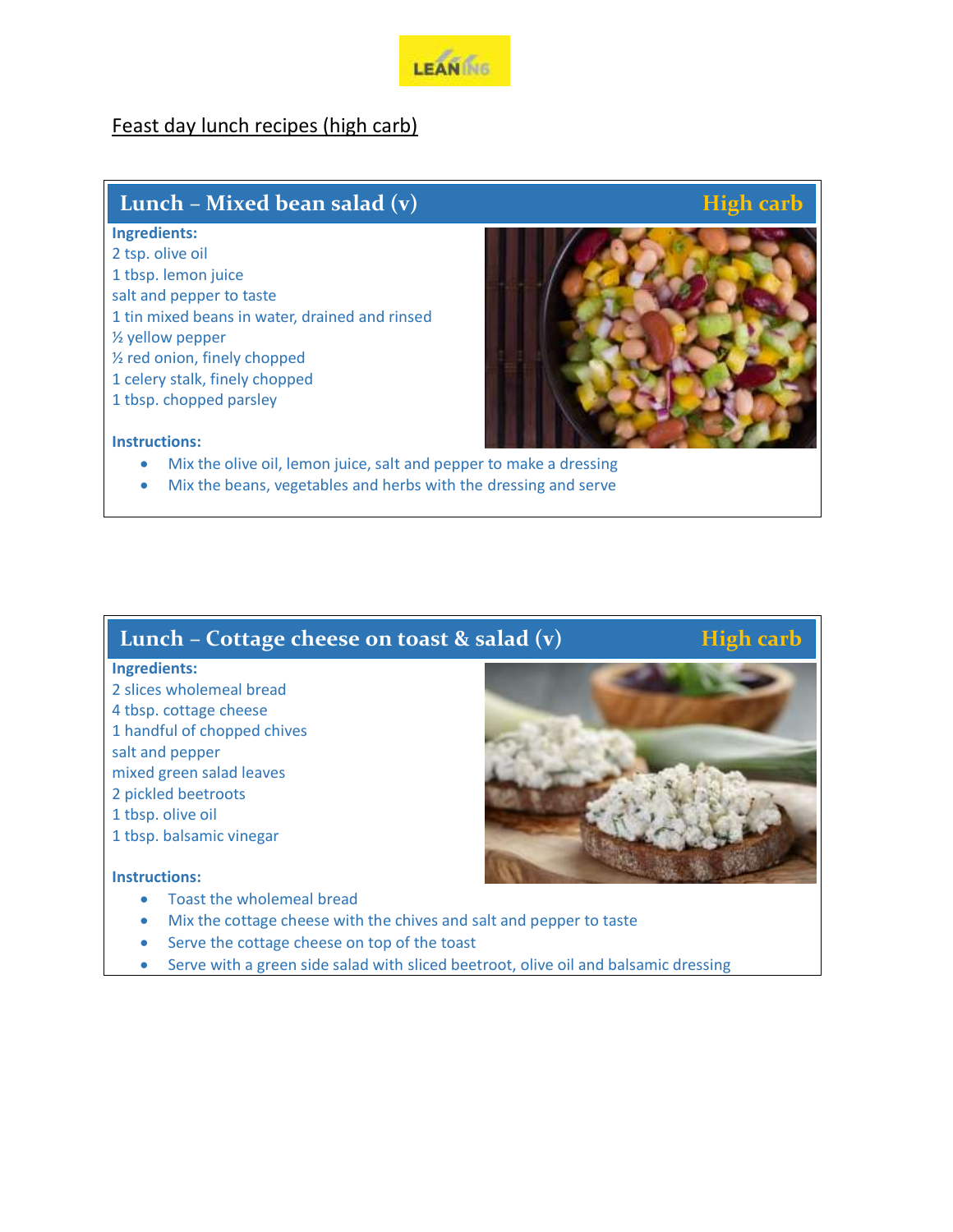

## **Lunch – Chick pea & halloumi salad (v) High carb**

## **Ingredients:**

1 tbsp. lemon juice 1 tbsp olive oil pinch of ground black pepper 4 slices halloumi cheese, cut into small chunks ½ tin of black beans, drained and rinsed ½ tin of chickpeas, drained and rinsed 1 spring onion, sliced ¼ green pepper, cut into small chunks 5 cherry tomatoes 1 tbsp. raisins

1 tbsp. finely chopped parsley



#### **Instructions:**

- Combine the lemon juice, olive oil and pepper to make a dressing
- Grill the halloumi for a few minutes until slightly golden and chop into chunks
- Mix the halloumi, pulses, vegetables and herbs with the dressing and serve

## Feast day dinner recipes (high carb)

## **Ingredients (serves 4):** 9 cloves garlic 600g new potatoes 1 green pepper 2 onions 4 celery sticks 4 carrots 800g beef chunks 8 tbsp. tomato puree 2 tbsp. butter 1 handful of sage leaves **Instructions: Dinner – Beef stew**<br> **Example 2 High carb**

- Thinly slice the garlic and chop all other vegetables into chunks
- In a pan, add all veg, beef chunks, tomato puree, butter and sage, and cover with boiling water
- $\bullet$  In the oven, heat the casserole dish with a covered lid on a low heat of 160 °C for 3 hours
- *Tip - this is a great dish for batch cooking. Store in the fridge for later on in the week. Potatoes don't store too well in the freezer though!*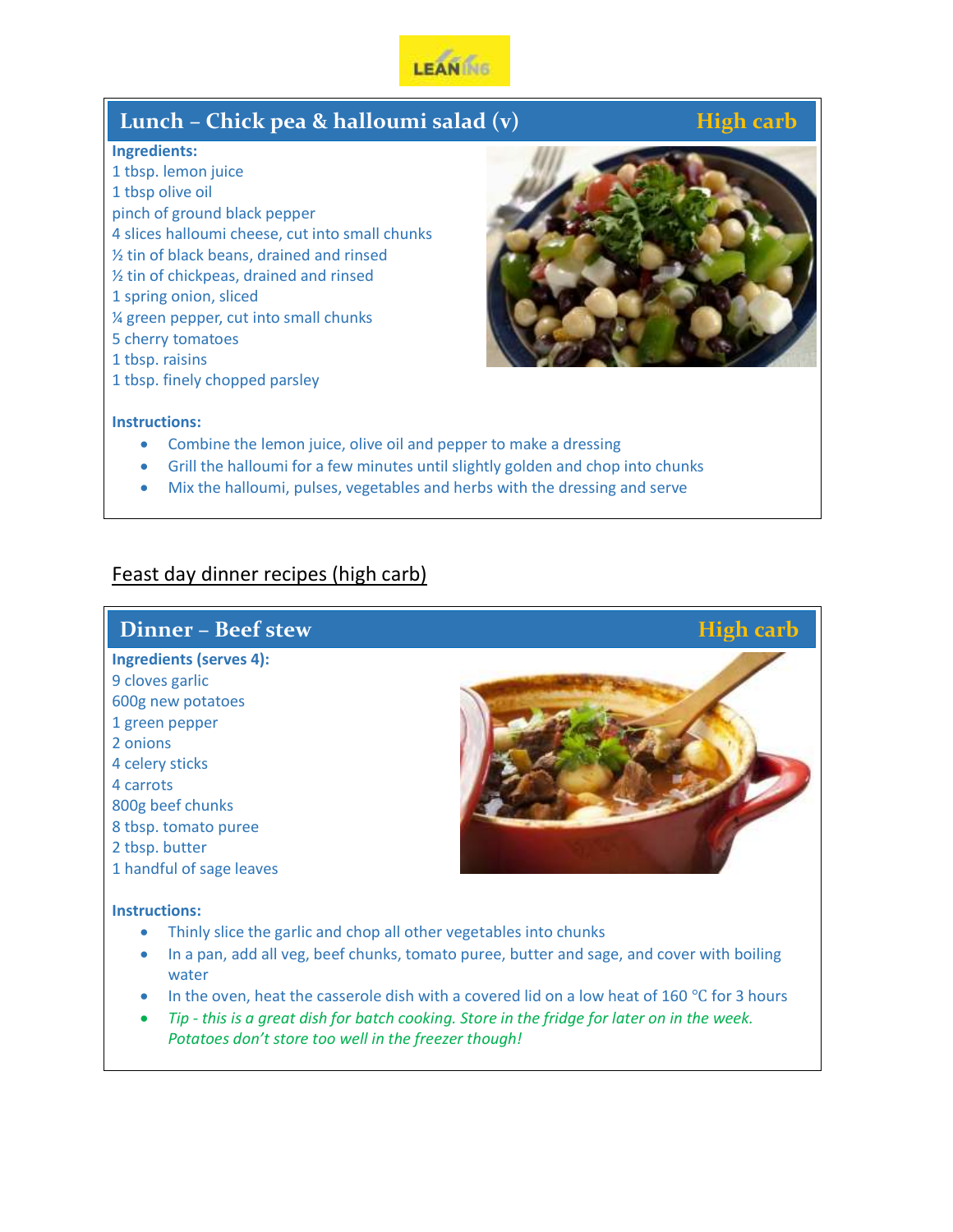

## **Dinner – Salmon and roast vegetables**

## **Ingredients:**

2 tbsp. coconut oil ½ red pepper ½ yellow pepper 3 florets of broccoli 200g new potatoes ½ courgette 1 handful of fresh rosemary (or dried) 10 black pepper corns 1 salmon fillet



## **Instructions:**

- Cut the vegetables into chunks and add to a baking tray with rosemary and pepper corns
- (run the broccoli under the tap to moisten beforehand if you prefer soft broccoli rather than crunchy). Bake in the oven for 20 minutes
- Wrap the salmon fillet in foil and add to the oven
- Continue to bake the vegetables and salmon for a further 20 minutes (so 40 minutes total for the vegetables)

## **Dinner – Chilli con carne** *Allendard <b>Executive Constant High carb*

### **Ingredients (serves 4):**

- 6 large handfuls brown rice
- 1 red onion
- 1 red pepper
- 1 tbsp. coconut oil
- 4 cloves garlic
- 2 chillies
- 400g lean beef mince
- 2 tsp. ground cumin
- 1 can kidney beans
- 1 can baked beans
- 1 can chopped tomatoes
- 4 heaped tbsp. tomato puree
- 2 handfuls of cheddar grated
- 2 tbsp. fresh coriander chopped

- In a pan add the brown rice, cover with double the amount of water and boil for 25 minutes with a lid on
- Fry on a medium/high heat, the chopped onion and chopped pepper in coconut oil for a few minutes, until soft
- Add the sliced garlic, chillies and mince meat. Keep on a medium heat until the meat is

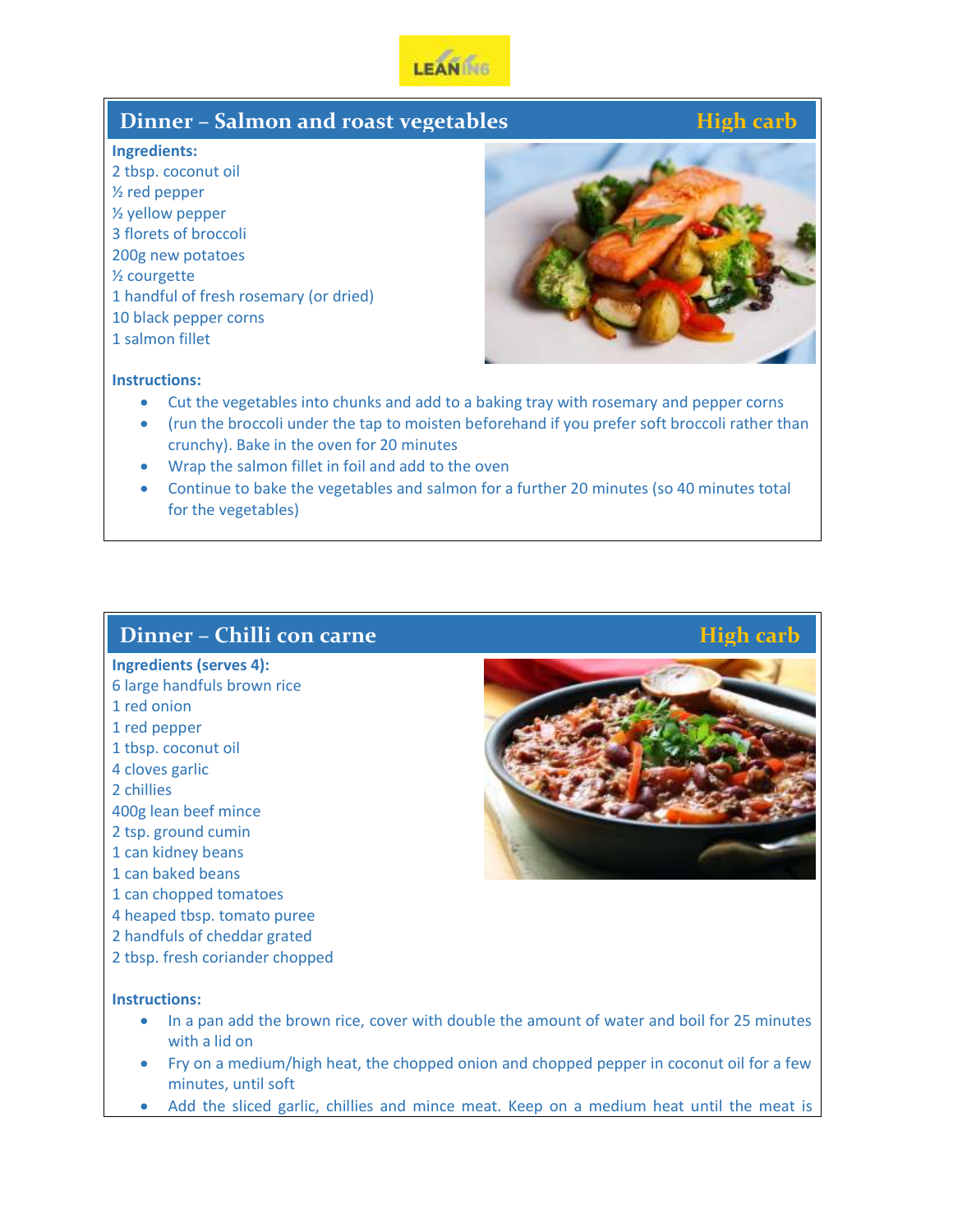

- cooked through and then add in the ground cumin
- Rinse the kidney beans, and add to the pan
- Add the can of chopped tomatoes and tomato puree, and stir through
- Leave to simmer on a low/medium heat for about 10 minutes (with a lid on to keep in the moisture)
- For the rice, drain any excess water and let to sit for a few minutes before serving
- Serve the rice and chilli with grated cheese and coriander as toppings
- *Tip - this is a great dish for batch cooking. You can store chilli in the freezer for weeks in Tupperware containers*

## **Dinner – Sweet potato with spicy chicken**<br> **High carb**

## **Ingredients:**

- 1 sweet potato
- 150g chicken pieces
- 1 tbsp. coconut oil
- 1 tsp. hot curry powder
- 2 tbsp. Skyr (high protein) yoghurt
- 1 handful fresh parsley
- 1 handful fresh spinach

- Microwave the sweet potato for 4-6 minutes depending on the size
- In the meantime, fry the chicken pieces in the coconut oil and hot curry powder until the chicken is fully cooked through
- Take off the heat and stir in the yoghurt and fresh parsley until mixed well with the coconut oil
- Serve the chicken over the sweet potato and have with a side of fresh spinach

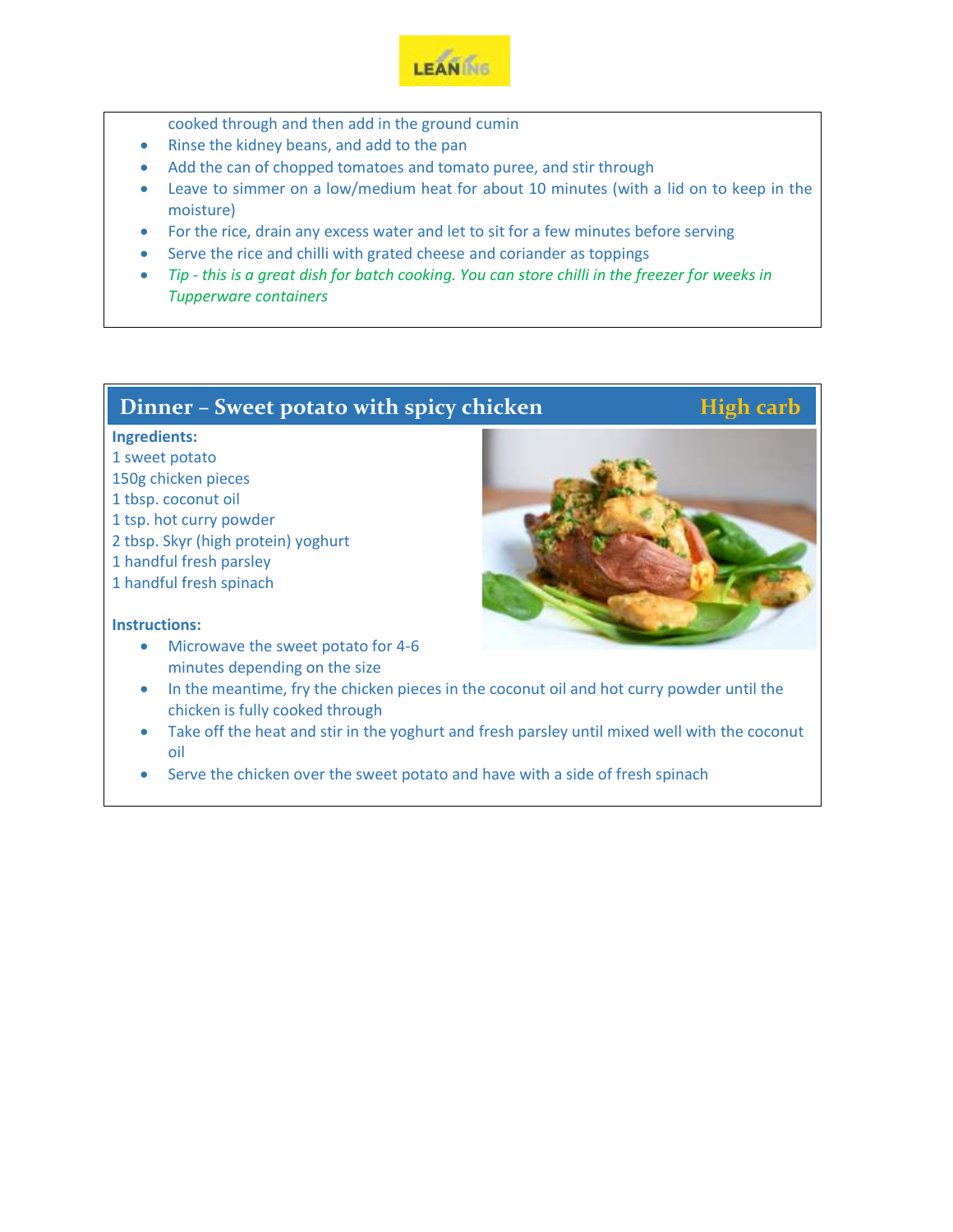

## **Dinner – Sweet potato with seed mix (v)** High carb

### **Ingredients:**

- 1 tbsp. coconut oil
- 1 shallot, finely chopped
- 1 tsp. ground cumin
- 1 handful of wild rice
- 1 sweet potato
- 1 tbsp. pumpkin seeds
- 1 tbsp. sunflower seeds
- 1 tbsp. dried cranberries
- 1 tbsp. lemon juice



### **Instructions:**

- Heat the coconut oil in a pan and cook the shallot until it begins to soften. Add the cumin powder and cook for another minute
- Add the wild rice to the onion, cover with 1 cup of boiling water and simmer for 25-30 minutes stirring occasionally
- Microwave the sweet potato for 4-6 minutes depending on the size
- Dry toast the pumpkin seeds in a non-stick pan, tossing them occasionally
- Combine the cooked rice with the cranberries and lemon juice and serve over the halved baked sweet potato. Sprinkle the seeds on top
- *Tip – add a dollop of houmous or grated cheese for extra protein!*

## Feast day snack recipes (high carb)

## **Snack** – Parma ham with fig & honey<br> **High carb**

#### **Ingredients:**

- 3 figs (fresh or dried)
- 1 tsp. honey
- 4 slices prosciutto ham

### **Instructions:**

• Halve the figs, drizzle with honey, and wrap with prosciutto ham